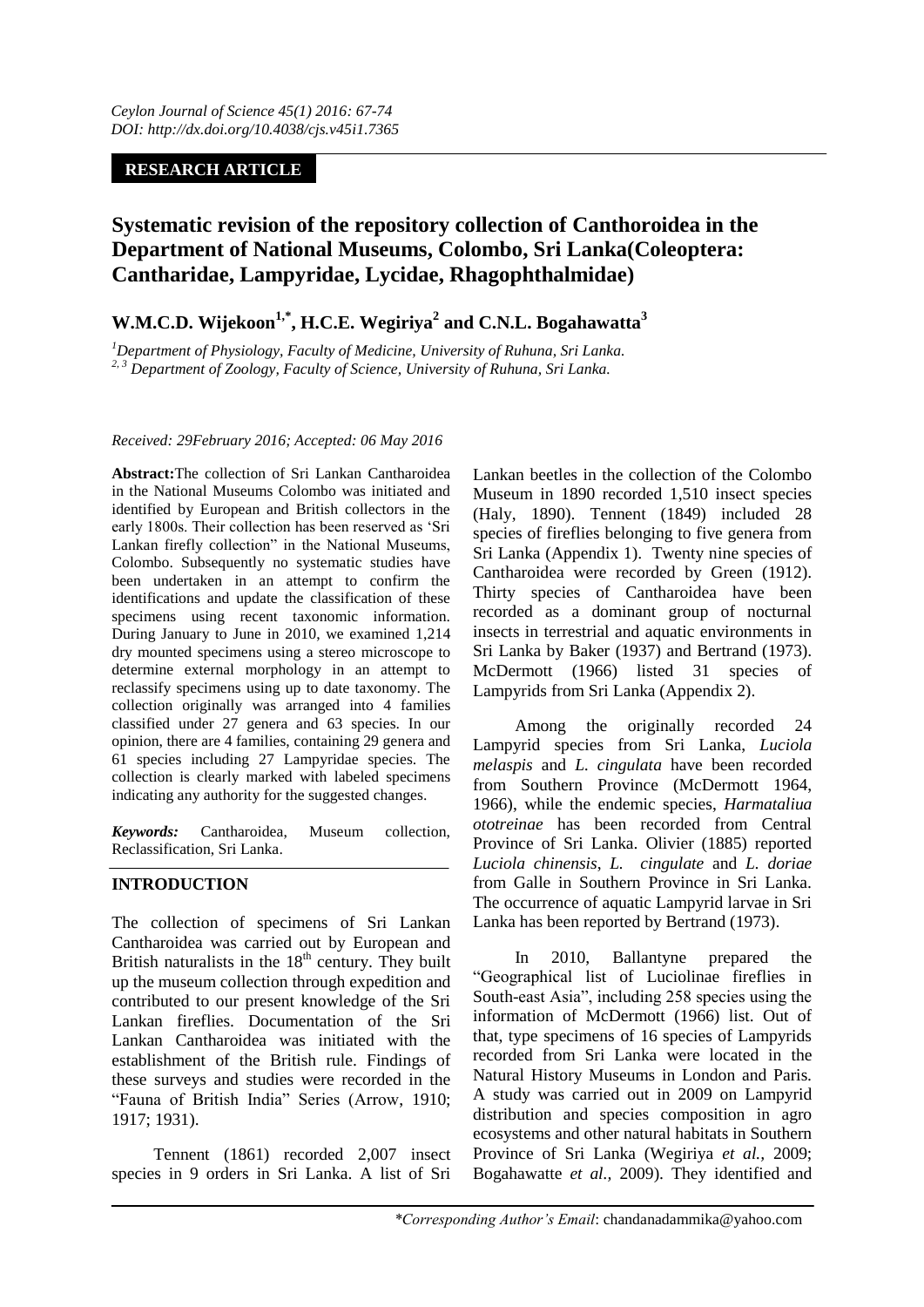classified the collected Lampyrids to a certain extent (7 species) and their studies highlighted the importance and need for a taxonomic revision of Sri Lankan Lampyrids.

Studying the systematics of Cantharoidea in Sri Lanka is an important aspectof biodiversity and conservation of the country. Further, it will be helpful to discard the outdated taxonomy and incorrect identifications and to introduce correct identifications to the list of Sri Lankan insects.

The objective of the present study was to investigate the previous taxonomic information of Cantharoidea specimens deposited at the Department of National Museums, Colombo, Sri Lanka and to revise their systematics using currently valid taxonomic information.

### **MATERIALS AND METHODS**

The collection of Cantharoidea specimens in the "Sri Lankan firefly collection" at the Department of National Museums, Colombo were used for the study.

#### **Specimen selection and data collection**

Dry mounted adult firefly specimens of 1,214 categorized as 'Sri Lankan fireflies' were examined using a compound light microscope (maximum magnification  $40\times$ ) from January to June in 2010. Each specimen was photographed usinga Dino-Lite digital microscope (Dino Capture- version 2.5). List of the Cantharoidea species and information labels including collector"s name, location, date, and their taxonomy available at the Department of National Museums, Colombo were recorded. Practical and handling limitations of reference specimens were also recorded.

#### **Identification of species**

The genus/ species level of repository specimens was confirmed using external morphological characters such as colour pattern of dorsal and ventral side of the body, light organ shape, number of light segments and type of antenna. Information available in taxonomic keys, photographs of type specimens deposited in London and Paris museums were used to confirm the identifications (Ballantyne and Lambkin, 2009; Jeng, 2008). The modern identification techniques such as genitalia dissection was not applied due to practical limitations and

regulations of the museums. Hence, taxonomic identification of many of the Luciolinae was difficult.

### **Systematic revision and classification**

Identified specimens and their external morphological characters were compared with the updated taxonomic information up to 2013 in South-east Asia ( Ballantyne and Lambkin, 2009; Ballantyne *et al*., 2013; Jeng, 2000, 2001, 2003b, 2008 and 2010; Branham, 2001). The list of recorded Cantharoidea from the museum was updated including their revised classification (Table 1).

## **RESULTS**

### **Observed species of Cantharoidea deposited at the Department of National Museums, Colombo**

Specimens at the Department of National Museums, Colombo have been categorized into 63 species of 27 genera in 4 families (Table 1). However, all these specimens have been allocated as "Sri Lankan firefly collection" in the National Museums, Colombo.

All specimens have been collected before early 18<sup>th</sup>century, e.g., *Lyropaeus fallex* (in 1419), *Hatiogewani dishaota* (in 1411), *Lycostomus similis* (in 1450). Hence, some of these specimens are already destroyed, lost or damaged due to handling and fungal attacks.Some specimens are not returned by researchers while others have been sent abroad for further identification. Specimens of the following species which have been recorded from Sri Lanka in publications were not found in this collection at present: *Lycostomu spraeustus, Taphes brevicollis, Xylobanus costifer, Xylobanus humerifer, Plateros testaceus, Plateros exsertus, Plateros limbatocollis, Luciola candezei, Luciola promelaena, Luciola antennalis, Luciola horni, Luciola nicollieri, Luciola perplexa, Luciola ochracea, Diaphanes bugnioni, Harmatelia discalis, Ditoneces scabripennis, Lucernut slateralis, Lucernuta oblonga, Micronychus terminates, Lamprophorus lutosipennis, Dilophotes bugnioni, Ectodaphus languidus, Lamprophoru slutescens*.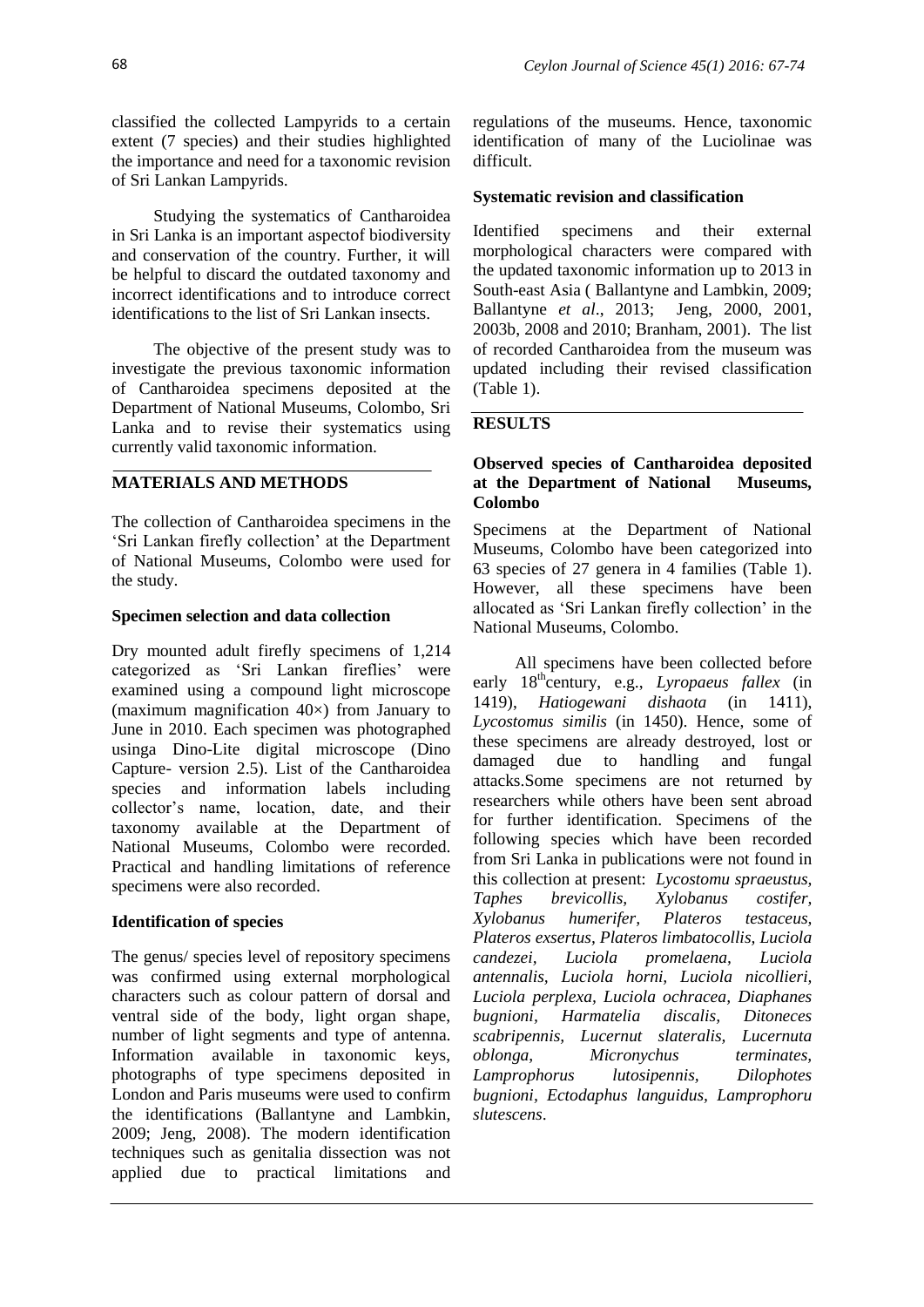The list of Cantharoidea deposited at the Department of National Museums, Colombo is updated in the present study and their classification is revised according to the updated taxonomy in South-east Asia.

### **DISCUSSION**

This study focused on the revision of the Cantharoidea deposited in the "firefly collection" at the Department of National Museums, Colombo using the updated systematics of south-east Asian region. The repository collection of the Cantharoidea at the Department of National Museums, Colombo, could be categorized into nocturnal and diurnal firefly species based on external morphology of specimens such as the type of the antenna and presence of light organs in abdominal ventrites (diurnally active species have well-branched, unipectinate, antenna and no light organs). As such, repository specimens of Family Lampyridae consisted mainly of nocturnal species and diurnal species that belonged to genus *Harmatelia*. Repository specimens of Family Cantheridae, Lycidae and Rhagophthalmidae consisted of species identified as diurnal fireflies (Jeng, 2010).

According to the old taxonomic information the original repository collection at the Department of National Museums, Colombo represented 63 species belonging to 27 genera in 4 families. Present systematic revision reveals that the number of species of the repository specimens is reduced to 61 and the number of genera is increased to 29 in 4 families. The present systematic revision of these recorded species was conducted based on newly introduced two new genera of Luciolinae namely genus *Abscondita* and *Asymmetricata* and the amendment of four species of the genus *Luciola* to two species of genus *Abscondita*. As such, species namely *Luciola melaspis* and *L. promelaena* are revised to *Abscondita promelaena,* while *Luciola chinensis* and *L. vespertina*are revised to *Abscondita chinensis*.

Among the specimens, 19 species belonged to the Subfamily Luciolinae which has its highest diversity in South-east Asia (Ballantyne *et al*., 2005). In 2013, Ballantyne*et al*. described a new genus *Abscondita* based on the shapes of male light organs and features of the genitalia. Consequently, specimens labeled

as *Luciola melaspis* and *Luciola promelaena* were placed under *Abscondita promelaena* (Walker)*.* Specimens standing originally under *Luciola chinensis* and *Luciola vespertina* were placed under *Abscondita chinensis,* and those standing under *Luciola perplexa* were placed under *Abscondita perplexa.*

In 2009, Ballantyne *et al*. suggested that the new genus *Asymmetricata* based on the asymmetric nature of the  $8<sup>th</sup>$  abdominal tergite. Specimens identified in the collection as *Luciola humeralis* and *Luciola impressa* were moved under the genus *Asymmetricata.* This does not constitute any formal reassignment of these species at this stage, but we recognized that males of both these species possessed a asymmetrical abdominal tergite 8 characteristic of the genus *Asymmetricata*.

Ballantyne *et al*., (2009) proposed another subdivision, *Luciola substriata* complex based on the similarity of the shape of male`s light organ in  $7<sup>th</sup>$  abdominal ventrite and the presence of sclerites surrounding the aedeagal sheath. Species including *L. substriata, L. aquatilis, L. cingulata, L. seriata* and *L. brahmina* were assigned to that complex. According to this taxonomic revision, *L. cingulata* should be grouped under the subdivision of *L. substriata* complex.

Available literature records in south-east Asia were not sufficient to revise the systematics of other Luciolinae species at the Department of National Museums, Colombo. Hence, their systematics were not revised. In addition systematics of *Luciola candezei, L. antennalis, L. horni, L. nicollieri,* and *L. ochracea* were not done due to unavailability of specimens at the Department of National Museums, Colombo.

Out of the Luciolinae in the south-east Asia, *Luciola antennalis, L. horni, L. cingulata, L. doriae, L. humeralis* and *L. auritula* were originally recorded from Sri Lanka (McDermott, 1966). However, the species of *L. auritula* has not been included in the list of fireflies at the Department of National Museums, Colombo.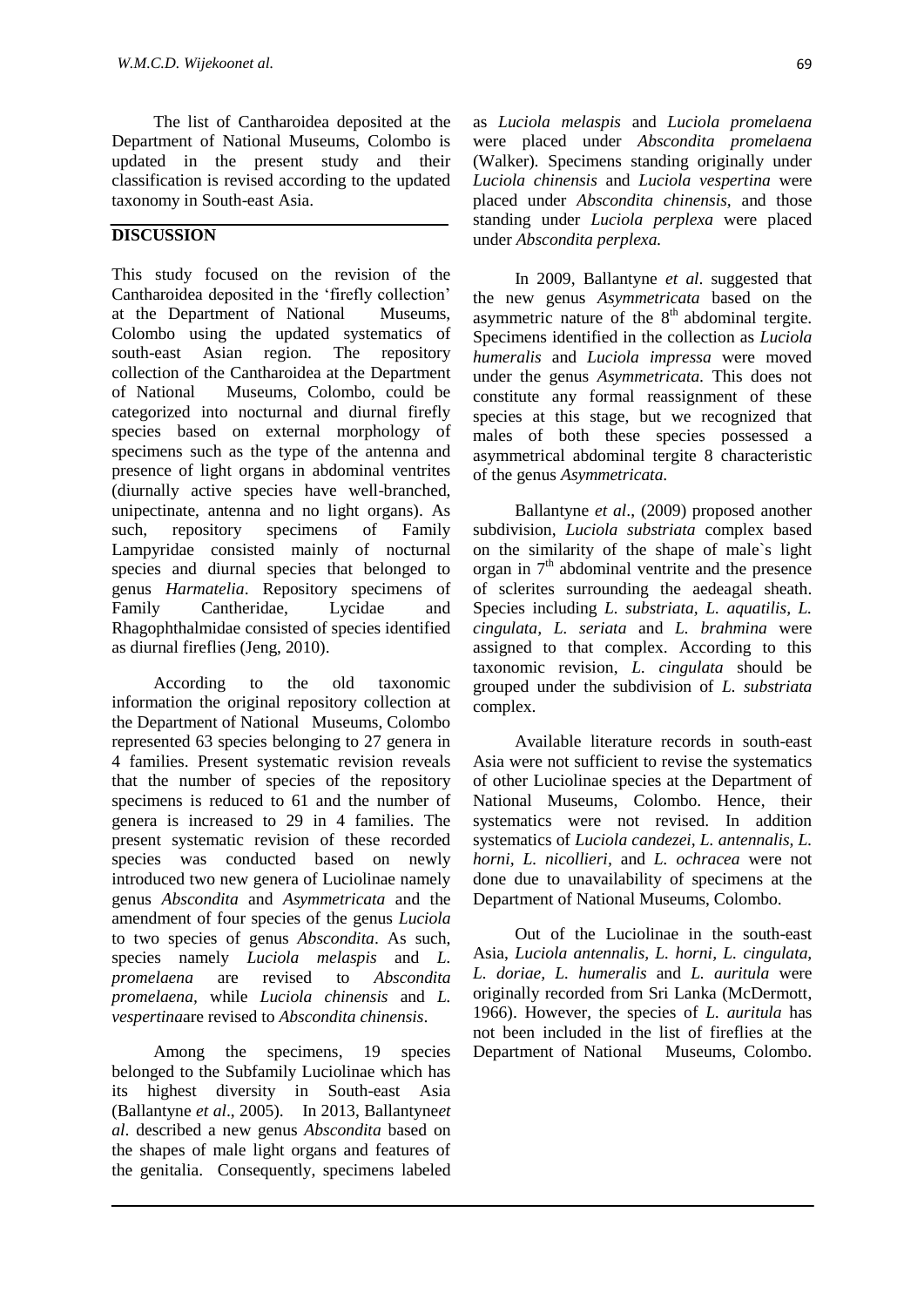l.

| classification according to the updated systematics in South-east Asia |                                 |                  |                                   |                                     |                       |                                      |
|------------------------------------------------------------------------|---------------------------------|------------------|-----------------------------------|-------------------------------------|-----------------------|--------------------------------------|
|                                                                        |                                 | Family           | <b>Subfamily</b>                  | Genus                               | <b>Species</b>        | <b>Assigned</b><br>Group/<br>complex |
| $\mathbf{1}$                                                           | Atelius expansicornis           | Lycidae          | ---------                         | <b>Atelius</b>                      | expansicornis Diurnal |                                      |
| $\overline{c}$                                                         | Calochromus m. simulans Lycidae |                  | Calochrominae                     | Calochromus                         | micronychus Diurnal   |                                      |
| 3                                                                      | Cantharis dimidiata             | Cantheridae      |                                   | Cantharis                           | dimidiata             | Diurnal                              |
| 4                                                                      | Cautires dignus                 | Lycidae          | .                                 | <b>Cautires</b>                     | dignus                | Diurnal                              |
| 5                                                                      | Diaphanes lutescens             | Lampyridae       | Lampyrinae                        | Diaphanes                           | lutescens             | Nocturnal                            |
| 6                                                                      | Diaphanes olivieri              | Lampyridae       | Lampyrinae                        | Diaphanes                           | olivieri              | Nocturnal                            |
| 7                                                                      | Diaphanes taprobanus            | Lampyridae       | Lampyrinae                        | Diaphanes                           | taprobanus            | Nocturnal                            |
| 8                                                                      | Diaphanes vitrifera             | Lampyridae       | Lampyrinae                        | <b>Diaphanes</b>                    | vitrifera             | Nocturnal                            |
| 9                                                                      | Diaptoma greeni                 | Rhagophthalmidae | Rhagophthalminae                  | Diaptoma                            | greeni                | Nocturnal                            |
| 10                                                                     | Diaptoma adamsi                 |                  | Rhagophthalmidae Rhagophthalminae | Diaptoma                            | adamsi                | Nocturnal                            |
| 11                                                                     | Dictoneces aculeatus            | Lycidae          |                                   | <i>Dictoneces</i>                   | <i>aculeatus</i>      | Diurnal                              |
| 12                                                                     | Dictoneces pubicornis           | Lycidae          | ---------                         | <i>Dictoneces</i>                   | pubicornis            | Diurnal                              |
| 13                                                                     | Dictoneces pubipennis           | Lycidae          | <u>_________</u>                  | <i>Dictoneces</i>                   | pubipennis            | Diurnal                              |
| 14                                                                     | Dilaphotes bugnioni             | Lycidae          |                                   | <i>Dilaphotes</i>                   | bugnioni              | Diurnal                              |
| 15                                                                     | Ditoneces soabripennis          | Lycidae          |                                   | <i>Ditoneces</i>                    | soabripennis          | Diurnal                              |
| 16                                                                     | Ditoneces terminalis            | Lycidae          | ---------                         | <i>Ditoneces</i>                    | terminalis            | Diurnal                              |
| 17                                                                     | Ectodaphus languidus            | Lycidae          | ---------                         | Ectodaphus                          | languidus             | Diurnal                              |
|                                                                        |                                 |                  | Ototretadrilinae-                 |                                     |                       | Pan-                                 |
| 18                                                                     | Harmatelia bilinia              | Lampyridae       | Ototretinae                       | Harmatelia                          | bilinia               | ototretines                          |
|                                                                        |                                 |                  | complex                           |                                     |                       | (Diurnal)                            |
|                                                                        |                                 |                  | Ototretadrilinae-                 |                                     |                       | Pan-                                 |
|                                                                        | $10$ <i>Ugumatelia dispalis</i> | I ampunidad      | $\Omega$ totrotingo               | $\mu_{\alpha\mu\alpha\alpha\delta}$ | diagalis              | ototrotinga                          |

Table 1: Annotated list of Canthoroidea deposited at the Department of National Museums, Colombo and their revised classification according to the updated systematics in South-east Asia classification according to the updated systematics in South-east Asia

|    | 12 Dictoneces pubicornis           | Lycidae    | ---------         | <i>Dictoneces</i> | pubicornis           | Diurnal     |
|----|------------------------------------|------------|-------------------|-------------------|----------------------|-------------|
| 13 | Dictoneces pubipennis              | Lycidae    | ---------         | <i>Dictoneces</i> | pubipennis           | Diurnal     |
| 14 | Dilaphotes bugnioni                | Lycidae    | ---------         | <b>Dilaphotes</b> | bugnioni             | Diurnal     |
| 15 | Ditoneces soabripennis             | Lycidae    | ---------         | <b>Ditoneces</b>  | soabripennis Diurnal |             |
|    | 16 Ditoneces terminalis            | Lycidae    | ---------         | <b>Ditoneces</b>  | terminalis           | Diurnal     |
| 17 | Ectodaphus languidus               | Lycidae    | ---------         | Ectodaphus        | languidus            | Diurnal     |
|    |                                    |            | Ototretadrilinae- |                   |                      | Pan-        |
|    | 18 Harmatelia bilinia              | Lampyridae | Ototretinae       | Harmatelia        | bilinia              | ototretines |
|    |                                    |            | complex           |                   |                      | (Diurnal)   |
|    |                                    |            | Ototretadrilinae- |                   |                      | Pan-        |
| 19 | Harmatelia discalis                | Lampyridae | Ototretinae       | Harmatelia        | discalis             | ototretines |
|    |                                    |            | complex           |                   |                      | (Diurnal)   |
| 20 | Ichthyuris bicaudata               | Lycidae    | -------           | <i>Ichthyuris</i> | bicaudata            | Diurnal     |
| 21 | Lamprophorus diffinis              | Lampyridae | Lampyrinae        | Lamprigera        | diffinis             | Nocturnal   |
| 22 | Lamprophorus lutescens             | Lampyridae | Lampyrinae        | Lamprigera        | lutescens            | Nocturnal   |
| 23 | Lamprophorus<br>lutosipennis       | Lampyridae | Lampyrinae        | Lamprigera        | lutosipennis         | Nocturnal   |
| 24 | Lamprophorus tenebrosus Lampyridae |            | Lampyrinae        | Lamprigera        | tenebrosus           | Nocturnal   |
| 25 | Lucernuta ablonga                  | Uncertain  | $- - - -$         |                   | $- - - -$            | Nocturnal   |
|    | 26 Lucernuta lateralis             | Uncertain  | $- - - -$         | $- - - -$         | $\frac{1}{2}$        | Nocturnal   |
| 27 | Luciola antennalis                 | Lampyridae | Luciolinae        | Luciola           | antennalis           | Nocturnal   |
| 28 | Luciola candezei                   | Lampyridae | Luciolinae        | Luciola           | candezei             | Nocturnal   |
| 29 | Luciola chinensis                  | Lampyridae | Luciolinae        | Abscondita        | chinensis            | Nocturnal   |
| 30 | Luciola cingulata                  | Lampyridae | Luciolinae        | Luciola           | cingulata            | Nocturnal   |
| 31 | Luciola doriae                     | Lampyridae | Luciolinae        | Luciola           | doriae               | Nocturnal   |
|    | 32 Luciola extricans               | Lampyridae | Luciolinae        | Luciola           | extricans            | Nocturnal   |
| 33 | Luciola horni                      | Lampyridae | Luciolinae        | Luciola           | horni                | Nocturnal   |
| 34 | Luciola humeralis                  | Lampyridae | Luciolinae        | Asymmetricata     | humeralis            | Nocturnal   |
|    | 35 Luciola impressa                | Lampyridae | Luciolinae        | Asymmetricata     | impressa             | Nocturnal   |
|    | 36 Luciola intricata               | Lampyridae | Luciolinae        | Luciola           | intricata            | Nocturnal   |
| 37 | Luciola melaspis                   | Lampyridae | Luciolinae        | Abscondita        | promelaena           | Nocturnal   |
| 38 | Luciola nicollieri                 | Lampyridae | Luciolinae        | Luciola           | nicollieri           | Nocturnal   |
| 39 | Luciola nigripes                   | Lampyridae | Luciolinae        | Luciola           | nigripes             | Nocturnal   |
| 40 | Luciola ochracea                   | Lampyridae | Luciolinae        | Luciola           | ochracea             | Nocturnal   |
| 41 | Luciola perplexa                   | Lampyridae | Luciolinae        | Abscondita        | perplexa             | Nocturnal   |
| 42 | Luciola promelaena                 | Lampyridae | Luciolinae        | Abscondita        | promelaena           | Nocturnal   |
| 43 | Luciola vespertina                 | Lampyridae | Luciolinae        | Abscondita        | chinensis            | Nocturnal   |
| 44 | Lycostomus analis                  | Lycidae    | ----              | Lycostomus        | analis               | Diurnal     |
| 45 | Lycostomus internexus              | Lycidae    | $- - - -$         | Lycostomus        | internexus           | Diurnal     |
| 46 | Lycostomus praeustus               | Lycidae    | $- - - -$         | Lycostomus        | praeustus            | Diurnal     |
| 47 | Lycostomus similis                 | Lycidae    | $- - - -$         | Lycostomus        | similis              | Diurnal     |
|    | Lyropaeus fallex                   | Lycidae    | $- - -$           | Lyropaeus         | fallex               | Diurnal     |
| 48 |                                    |            |                   |                   |                      |             |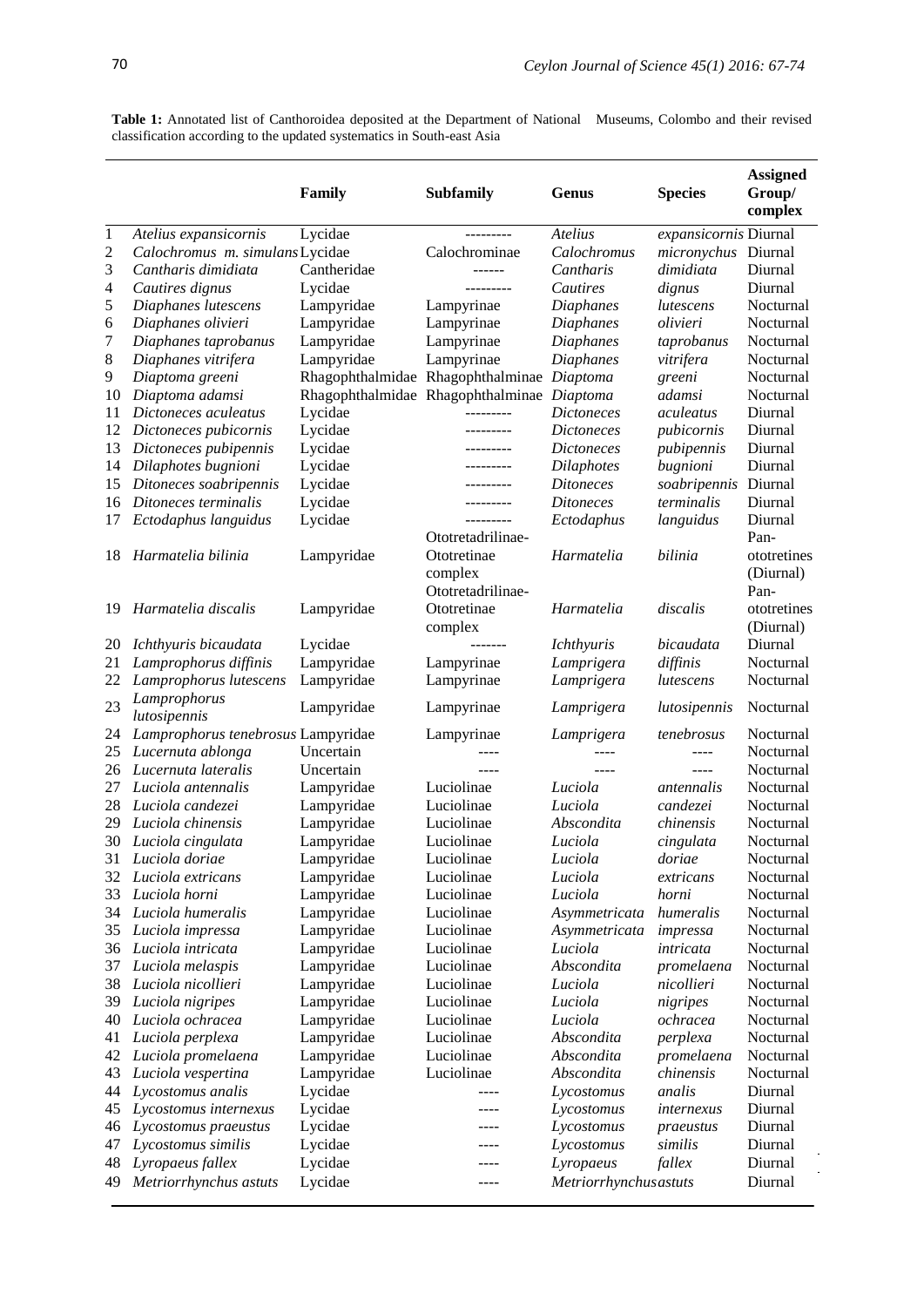|    | 50 Micronychus bimaculatus Lycidae |         |                                   | Micronychus       | bimaculatus                   | Diurnal   |
|----|------------------------------------|---------|-----------------------------------|-------------------|-------------------------------|-----------|
| 51 | Micronychus terminatus             | Lycidae |                                   | Micronychus       | <i>terminatus</i>             | Diurnal   |
|    | 52 Ochotyra semiusta               |         | Rhagophthalmidae Rhagophthalminae | <i>Ochotyra</i>   | semiusta                      | Nocturnal |
|    | 53 Plateros ceylonicus             | Lycidae | Platerodinae                      | Plateros          | ceylonicus                    | Diurnal   |
|    | 54 Plateros dispellenes            | Lycidae | Platerodinae                      | <i>Plateros</i>   | dispellenes                   | Diurnal   |
|    | 55 Platero sexsertus               | Lycidae | Platerodinae                      | Plateros          | exsertus                      | Diurnal   |
|    | 56 Plateros limbatoccollis         | Lycidae | Platerodinae                      | Plateros          | <i>limbatoccollis</i> Diurnal |           |
|    | 57 Plateros testaceus              | Lycidae | Platerodinae                      | Plateros          | testaceus                     | Diurnal   |
| 58 | Sphaerarthrum                      | Lycidae | ----                              | Sphaerarthrum     | $- - - -$                     | Diurnal   |
| 59 | Tapes brevicollis                  | Lycidae | $- - - -$                         | Tapes             | <i>brevicollis</i>            | Diurnal   |
| 60 | Themus metallescens                | Lycidae | ----                              | <b>Themus</b>     | metallescens                  | Diurnal   |
| 61 | Vespertina apicalis                | Lycidae | $- - - -$                         | <i>Vespertina</i> | apicalis                      | Diurnal   |
| 62 | Xylobanus costifer                 | Lycidae | $- - - -$                         | Xylobanus         | costifer                      | Diurnal   |
|    | 63 Xylobanus humerifer             | Lycidae |                                   | Xylobanus         | humerifer                     | Diurnal   |

*Source*: Compiled using multiple sources; Ballantyne and Lambkin (2009), Ballantyne *et al*. (2013), Jeng (2000, 2001, 2003b, 2008, 2010), Branham (2001).

Repository specimens of eight firefly species at the Department of National Museums, Colombo have been classified under two genera namely *Lamprophorus* and *Diaphanes* belonged to Subfamily Lampyrinae. In 2000, Jeng *et al*. redescribed the genus *Lamprophorus* as *Lamprigera.* According to that, the recorded repository specimens of *Lamprophorus diffinis, L. lutescens, L. lutosipennis* and *L. tenebrous*  should be revised as *Lamprigera diffinis, L. lutescens, L. lutosipennis* and *L. tenebrosus.*

In 2001, Jeng*et al*. described the systematics of genus *Diaphanes* in detail. The repository specimens of *Diaphanes lutescens, D. olivieri, D. taprobanus* and *D. vitrifera*were identified using Jeng"s paper. Among them, two species namely *D. lutescens* and *D. olivieri* were originally recorded from Sri Lanka (McDermott, 1966). Firefly species of genus *Harmatelia* are presently considered as one of the diurnal firefly groups (Jeng, 2008). According to the old systematics, *Harmatelia bilinia* and *H. discarlis* have been classified into Subfamily Pterotinae and Family Prilidae.

In 2008, Jeng suggested the new paraphyletic group, Ototretadrilinae-Ototretinae complex to Family Lampyridae and it contained diurnally active firefly species which were earlier belonged to Family Drilidaeand Prilidae. According to that, the systematics of genus *Harmatelia* should be revised to Group Pan ototretines, Subfamily Ototretadrilinae-Ototretinae complex and Family Lampyridae. The confirmation of the taxon and the revision of systematics of species such as *Diaptoma greeni* and *D. adamsi,* and *Rhagophthalmus* species (*R. confuses)* are complicated due to lack of

literature records and valid systematic information.

Repository species belonged to Family Cantharidae (*Cantharis dimidiata*) and Family Lycidae (Genera *Lycostomus, Tapes, Metriorrhynchus, Cautires, Xylobanus, Atelius, Plateros, Dictoneces, Ectodaphus, Micronychus, Calochromus, Dilophotes, Lyropaeus*) are presently considered as diurnally active species (Jeng, 2008). Further classification and identification of these species cannot be completed due to lack of valid taxonomic information of these families.

Systematics of Cantharoidea specimens deposited in the "firefly collection" at the Department of National Museums, Colombo has not been updated since their original work began in early eighteenth century by Europeans. In this study, some of the repository firefly specimens were revised using currently valid taxonomic information of south-east Asia and it will be useful for future researchers, taxonomists and scientist for their studies on Sri Lankan insect fauna.

#### **CONCLUSION**

Of the 63 species in four genera listed in table 1, due to lack of updated taxonomic information and access to specimens, we were unable to further address thirty Lycidae, one Cantharidae, two of uncertain position (Lucernuta), and eight species of *Luciola*. Of the *Luciola* many were not present in this collection although having been recorded from Sri Lanka. We have been able to confirm identity of four species of *Diaphanes*, and moved four species of *Lamprophorus* to *Lamprigera* while not confirming their identity.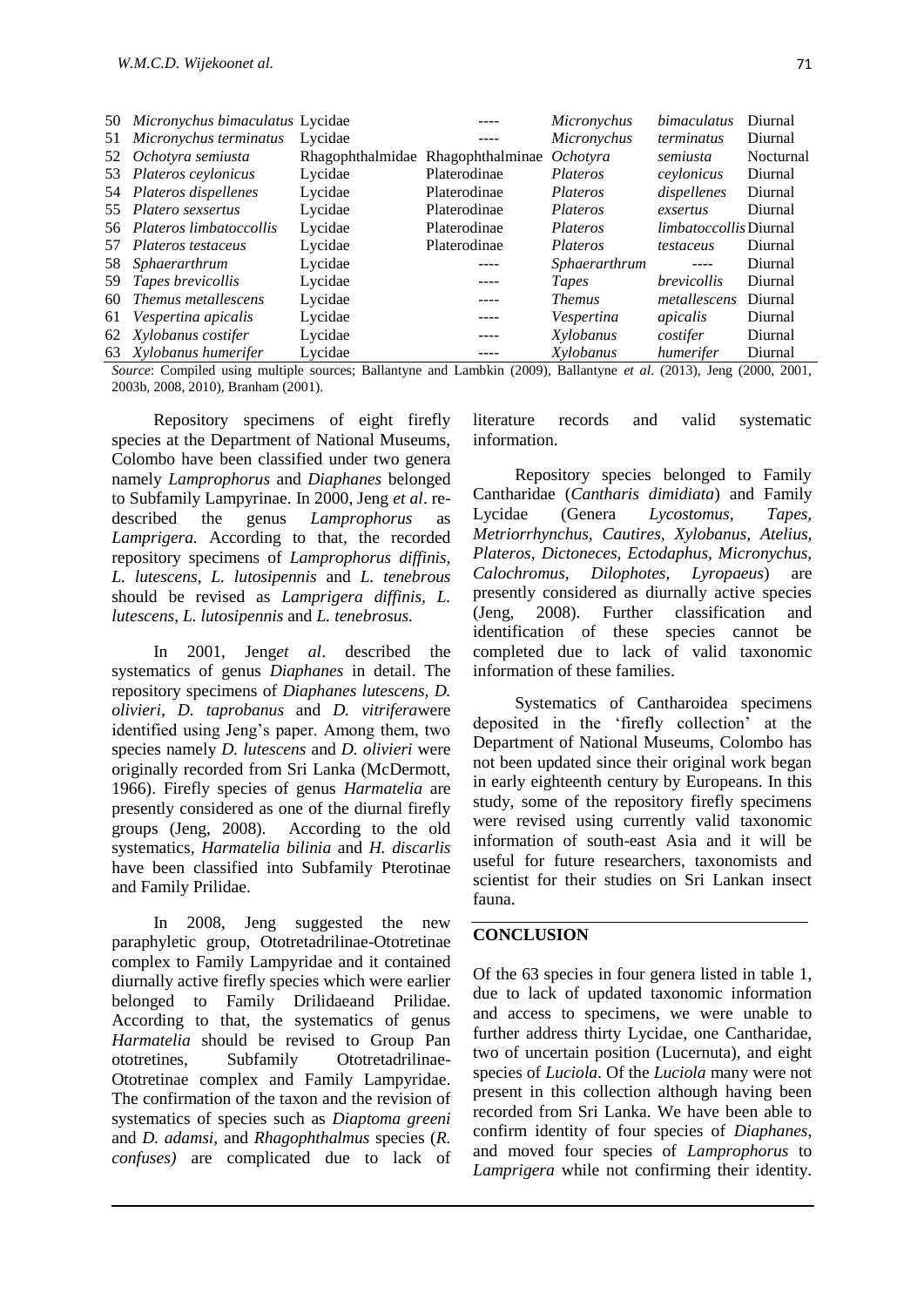Similarly, two species of Rhagophthalmus and two of *Harmatelia* were reclassified to different subfamilies. We have had most success with certain Luciolinae where there is an updated recent taxonomy, and here we were able to transfer five *Luciola* species to *Abscondita*, two to *Asymmetricata*, and another to a new genus which is in review.

#### **ACKNOWLEDGEMENTS**

We wish to express our deepest gratitude to Dr. (Mrs.) Nanda Wickramasinghe Director of the Department of National Museums, and Dr. (Mrs.) ManoriGoonatilake, Assistant Director, Entomology Division, National Museum, Colombo for giving permission to study and take photographs of repository specimens in the Museum. We also like to thanks Mrs. M. M. H. Silva, Research Assistant, Entomology Division, National Museum, Colombo, who helped us in numerous ways by providing available records and facilities during the study.

#### **REFERENCES**

- Arrow, G.J. (1910). The Fauna of British India, including Ceylon and Burma. *Coleoptera. Lamellicornia. Taylor and Francis, London* **I** (14): 302.
- Arrow, G.J. (1917). The Fauna of British India, including Ceylon and Burma.Cetoniinae and Dynastinae.*Taylor and Francis, London* **II** (14): 322.
- Arrow, G.J. (1931). The Fauna of British India, including Ceylon and Burma.Rutelinae, Desmonycinae and Euchirinae, *Taylor and Francis, London* **III** (12): 387-428.
- Ballantyne, L.A. and Lambkin, C. (2009). Systematics of Indo-Pacific fireflies with a redefinition of genus; Luciolinae (Coleoptera, Lampyridae) *Zootaxa* **1997:** 1-188.
- Ballantyne, L., Fu, X., Lambkin, C., Jeng, M. L., Faust, L., Wijekoon**,** W.M.C.D., Li, D. and Zhu, T.(2013). Studies on South-east Asian fireflies: *Abscondita,* a new genus with details of life history, flashing patterns and behaviour of *Abs. chinensis* (Kiesenwetter) and *Abs. terminalis* (Olivier) (Coleoptera: Lampyridae: Luciolinae), *Zootaxa* **3721** (1): 1-48.
- Baker, J.R. (1937). The Sinharaja rain forest, Ceylon, *The Geographical Journal* **89** (6): 539-551.
- Barker, G.M.ed., (2002).Mollusks as crop pests.Barker, G.M. (Eds) CABI Publishing, Wallingford, UK.Pp.810-812.
- Bertrand, H.P. (1973). Part xi. Larvae and pupae of water beetles collected from the Island of Ceylon (Lampyridae: 100-111). *Bulletin of the fisheries*

*Research station, Sri Lanka (Ceylon)* **24** (1-2): 95- 112.

- Bogahawatte, C.N.L., Wegiriya, H.C.E. and Rajapaksha, R.S.P.K.M. (2009). Species Diversity of fireflies in selected natural habitats and agroecosystems in Matara District of Southern Province in Sri Lanka. *Proceedings of the International Symposium on Diversity and Conservation of Fireflie, Queen Sirikit Botanic Garden (QSBC), Chiang Mai, Thailand,* Pp.221- 231.
- Branham, M.A. and Wenzel, J.W.(2001). The evolution of bioluminescence in *cantharoids* (Coleoptera: Elateroidea). *Florida Entomologist* **84**(4):565-586.
- Fernando, C.H. (1984). Ecology and Biogeography in Sri Lanka.*The Hague*, Pp. 339-347.
- Gahan, C.J. (1908). Lampyridae of Ceylon.*Transactions of the Entomological Society* **18**; 51-53*.*
- Gorham, H.S. (1903). On Coleoptera collected in India by MM.E. and H.L. Andrews. *Annales de la Societe TOMOLOGIQUE DE Bellgique* **47**: 323- 330.
- Green, E.E. (1912). The taxonomy of the Lampyridae (Coleoptera).*Transaction of the American Entomological Society* **90**: 1-72.
- Green, J.W. (1948). Two new species of Lampyridae from southern Florida, with a generic revision of the Nearctic fauna.*Transactions of the American Entomological Society* **74**: 61-73.
- Green, J.W. (1956). Revision of the nearctic species of *Photinus*(Lampyridae: Coleoptera).*Proceedings of the California Academy of Sciences* **28**:561- 613.
- Green, J.W. (1959). Revision of the species of *Microphotus*, with an emendation of the Lampyrini (Lampyridae). *Coleopetera Bulletin*  **13**: 80-96.
- Guithier, E.L. (1988). Catalogue of the fishes in the British Meuseum, London, Pp. 22- 455.
- Haly, A. (1890). *First Report on the Collection of Beetles in the Colombo Museum.* George J A Skeen, Government Printer, Colombo. Pp.208.
- Jeng, M.L., Lai, J., Yang, P.S. and Sato, M. (2000). Notes on taxonomy of *Lamprigerayunna* (FAIRMAIRE) and the Genus -*Lamprigera* (MOTSCHULSKY) (Coleoptera, Lampyridae) **6**(2) :314.
- Jeng, M.L., Lai, J., Yang, P.S.and Satô, M.(2001). Revision of the Genus *Diaphanes* Motschulsky (Coleoptera, Lampyridae, Lampyrinae) of Taiwan.*The Japanese Journal of Systematic Entomology* **7**(2): 203-235
- Jeng, M.L., Yang, P.S. and Lai, J. (2003b). Notes on genus *Luciola* (Coleoptera, Lampyridae, Luciolinae) of Taiwan. *Special bulletin of the Japanese Society of Coleopterologists Tokyo* **6**: 247-262.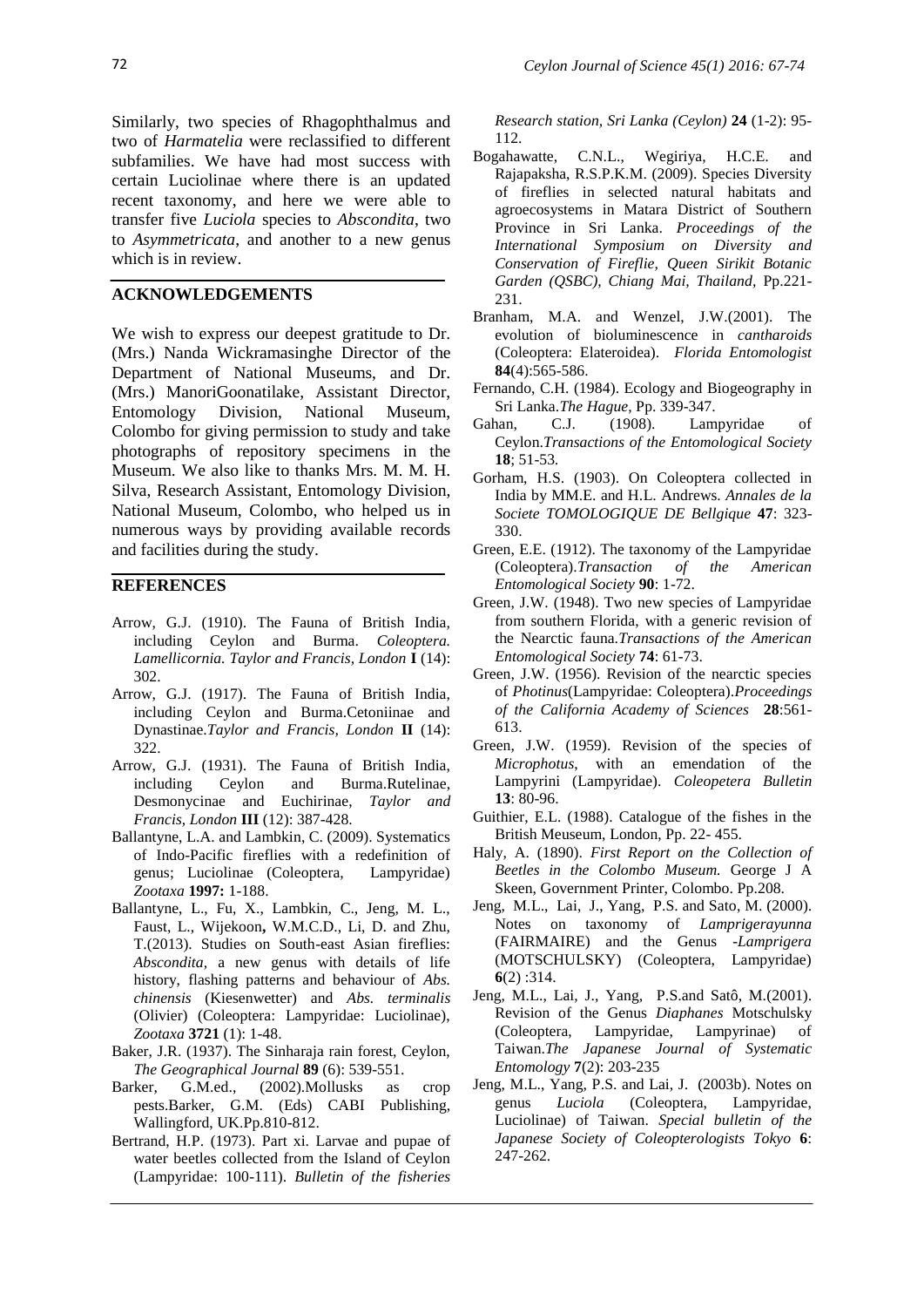- Jeng, M.L. (2008). Comprehensive phylogenetics, systematic and evolution of neoteny of Lampyridae (Insecta: Coleoptera). *Ph.D. dissertation, University of Kansas, Lawrence, KS*. : 388.
- McDermott, F.A. (1964). The taxonomy of the Lampyridae (Coleoptera). *Transactions of the American Entomological Society* **90**: 1-72.
- McDermott, F.A. (1966). Lampyridae. *Coleopterorum Catalogus Supplementa* Gravenhage : W. Junk. **9**:1**-**149.
- Olivier, E. (1885). Catalogue des Lampyridesfaisantpartie des collections du MuséeCivique de Gênes. *Annali del Museo Civico di StoriaNaturale* **2**: 333-374.
- Olivier, E. (1888). Études sur les Lampyrides. *Annales de la Société Entomologique de France* **8**  (6)**:** 35-62.
- Tennent, J.E. (1861). Sketches of the Natural History of Ceylon with Narratives and Anecdotes. Longman, Green, Longman, and Roberts, London. **1861**: 500.
- Walker, F. (1858). Characters of some apparently undescribed Ceylon Insects. *Annals and Magazine of Natural History* **2** (10): 280-286.
- Wegiriya, H.C.E., Bogahawatte, C.N.L. and Rajapaksha, R.S.P.K.M. (2009). Impact of rainfall on the abundance of lampyrids in selected habitats in Southern Province, Sri Lanka.*Proceedings of the International Symposium on Diversity and Conservation of Fireflies, Queen Sirikit Botanic Garden (QSBC), Chiang Mai, Thailand.*Pp.18-22.